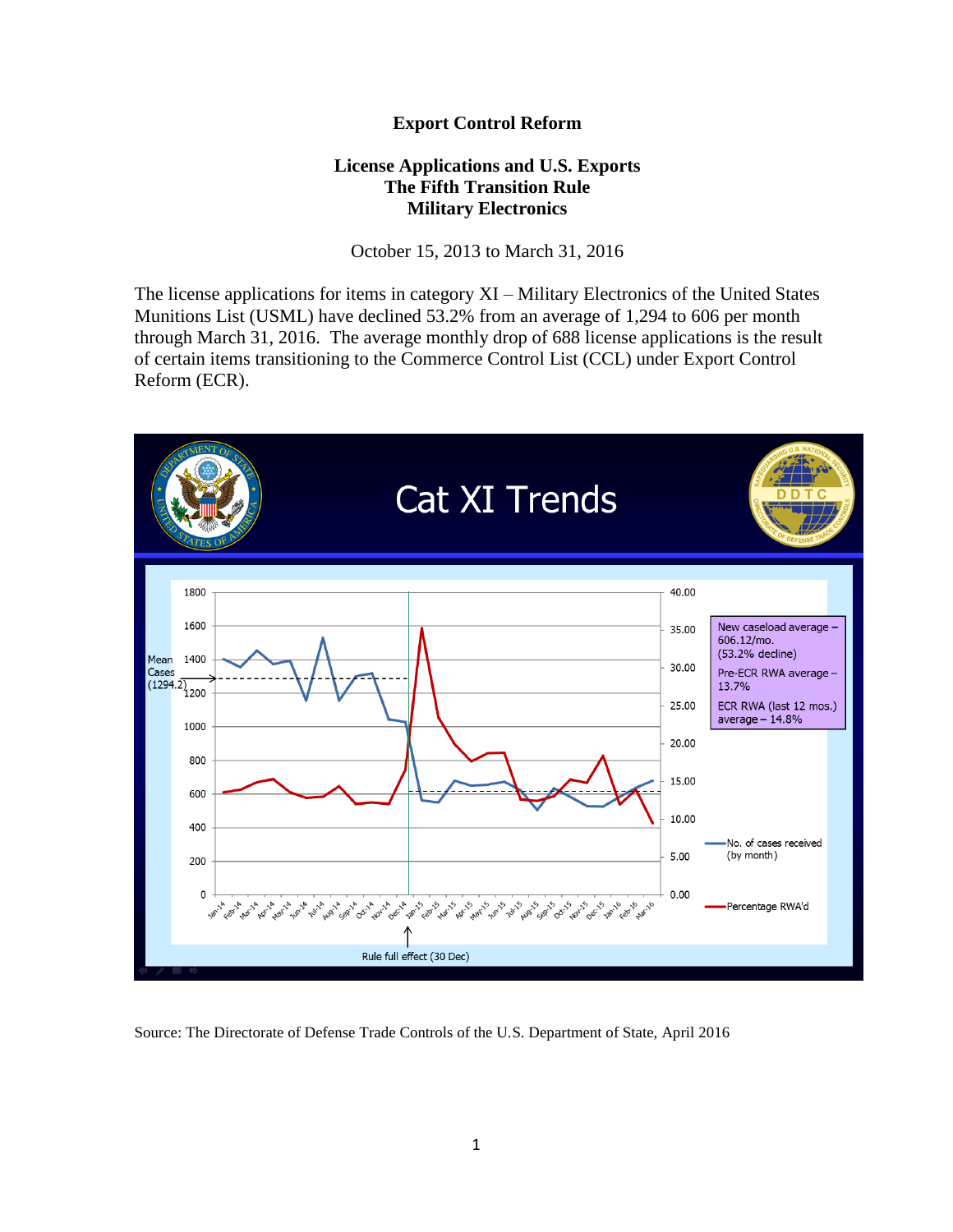Since the Fifth ECR Transition Rule became effective on December 30, 2014, the average number of BIS license applications for the eight ECCN 600-Series items created by this rule is 237 per month through March 31, 2016. The approval rate is 84.9%.



BIS License Applications for the Fifth ECR Transition Rule December 30, 2014 to March 31, 2016

Source: Commerce U.S. Exports Exporter Support System, April 2016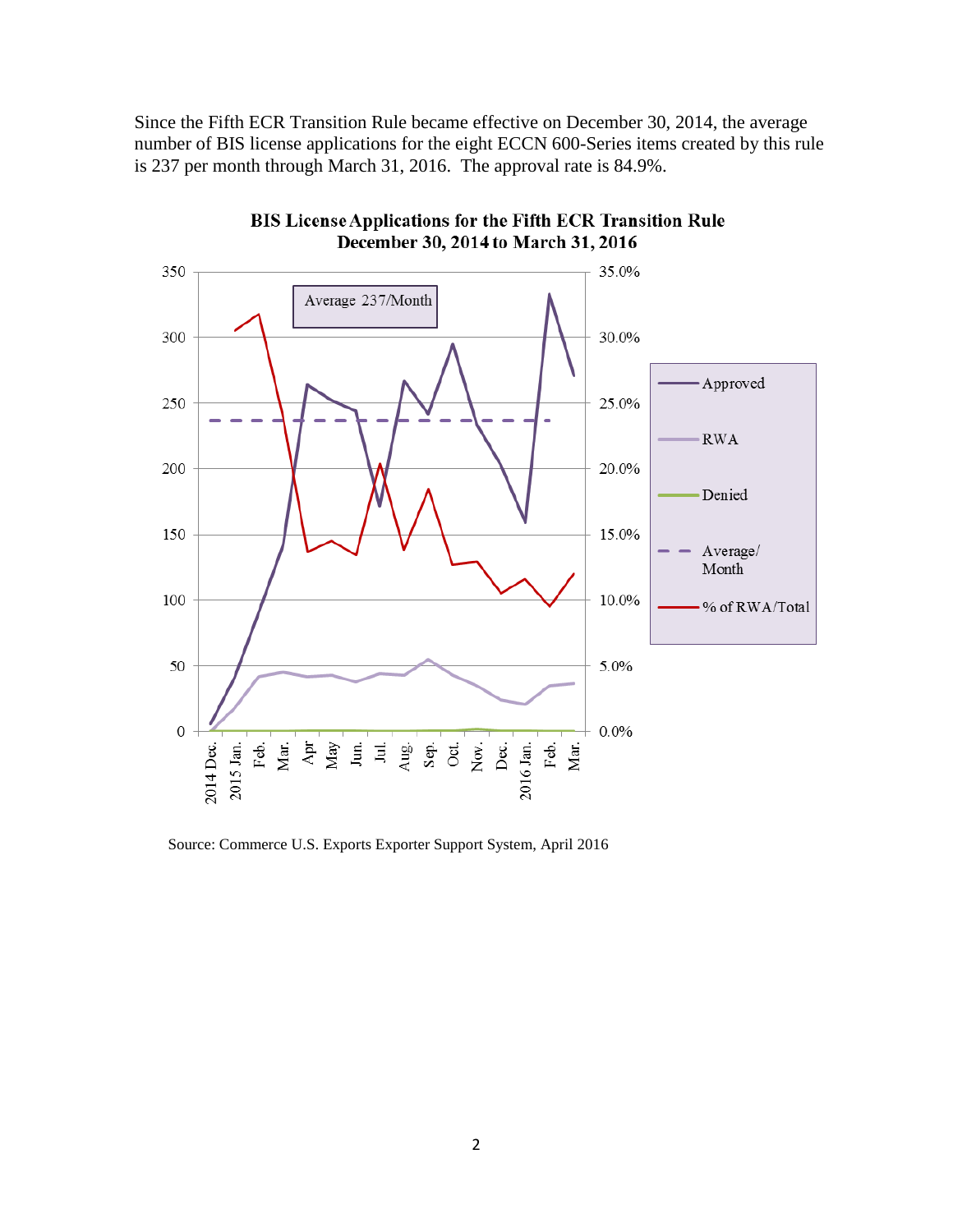From the effective date of December 30, 2014 to March 31, 2016, U.S. exports of items under the Fifth ECR transition Rule – Military Electronics items (3y611 and 9y620) under BIS jurisdiction totaled 8,664 shipments<sup>1</sup> for \$572.9 million.



## The U.S. Cumulative Exports of the Fifth ECR Transition Rule **Items under BIS Jurisdiction** December 30, 2014 to March 31, 2016

The U.S. Quarterly Exports of the Fifth ECR Transition **Rule Items under BIS Jurisdiction** December 30, 2014 to March 31, 2016 **Smillion** 



Source: Automated Export System, April 2016

<sup>&</sup>lt;sup>1</sup> Shipments are defined as exports being sent from one order party to one consignee located in a single country of destination on a single conveyance on the same day.